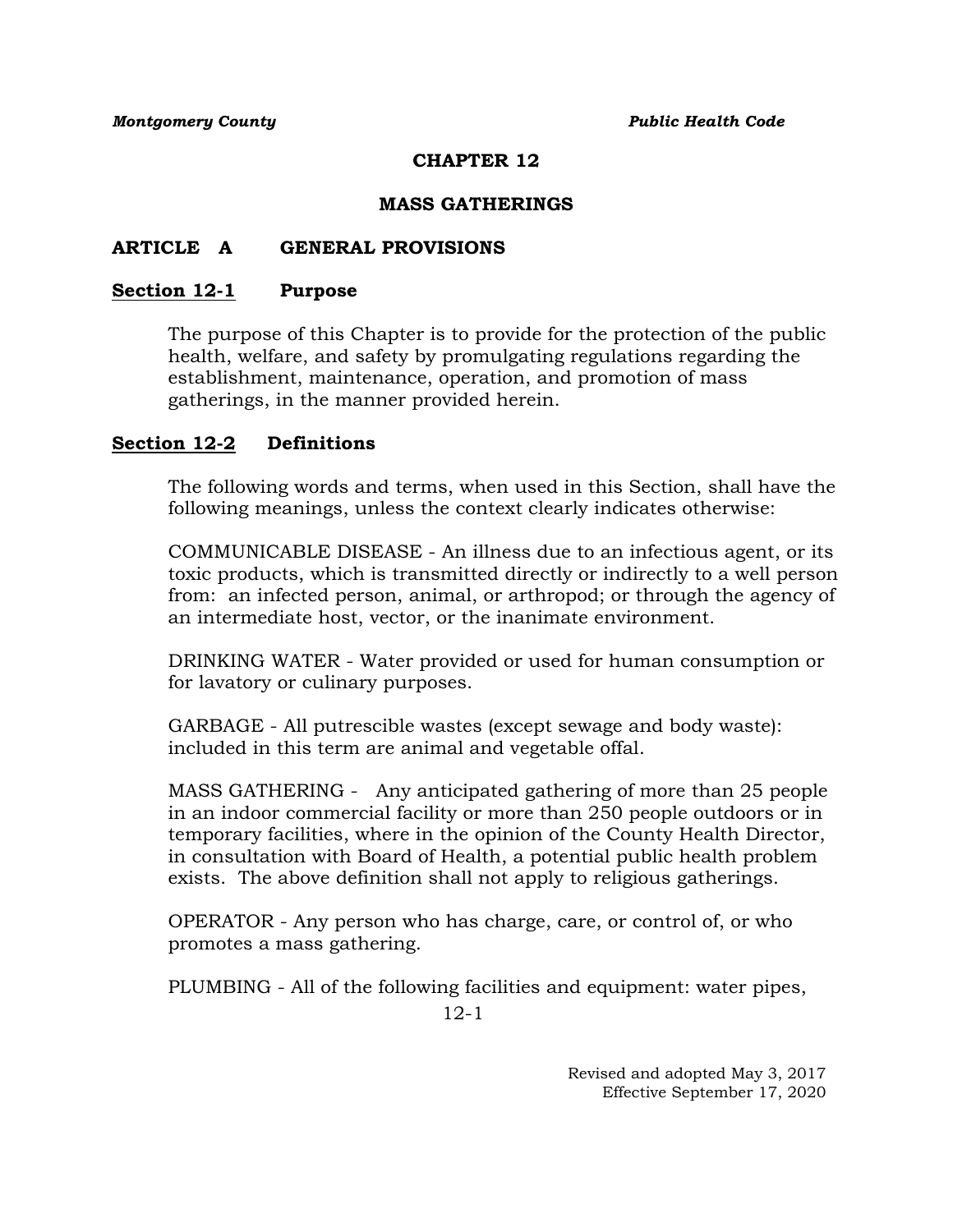waste pipes, drains, vents, water closets, sinks, trays or tubs, catch basins, and any other, similarly supplied fixtures, together with all connections to water systems or sewerage systems.

REFUSE - All non-putrescible wastes generally regarded and classified as rubbish, trash, junk, and similar designations which have been rejected by the owner or possessor thereof as useless or worthless.

SERVICE BUILDING - A building housing toilet facilities for men and women, with separate bath or shower accommodations.

SEWAGE - Any substance that contains any of the waste products, excrement, or other discharge from the bodies of human beings or animals, and any noxious or deleterious substances which are harmful or inimical to the public health, to animal or aquatic life, or to the use of water for domestic water supply of for recreation.

SEWERAGE SYSTEM - Any community or individual system, publicly or privately owned, for the collection and disposal of sewage and industrial wastes of a liquid nature, including various devices for the treatment of such sewage or industrial wastes.

SOURCE - Any well, spring, cistern, infiltration gallery, stream, reservoir, pond, or lake from which, by any means, water is taken either intermittently or continuously for use by the public.

TOILET FACILITIES - Water closets, privies, urinals, chemical toilets, and rooms provided for installation of these units.

WASH BASIN - A basin or bowl used for the purpose of obtaining personal cleanliness.

WATER CLOSET - Sanitary facilities for defecation equipped with a hopper or tray and a device for flushing the bowl by water, located within the compartment.

WATER SUPPLY - A source or sources of water, and any or all water treatment, storage, transmission, and distribution facilities.

12-2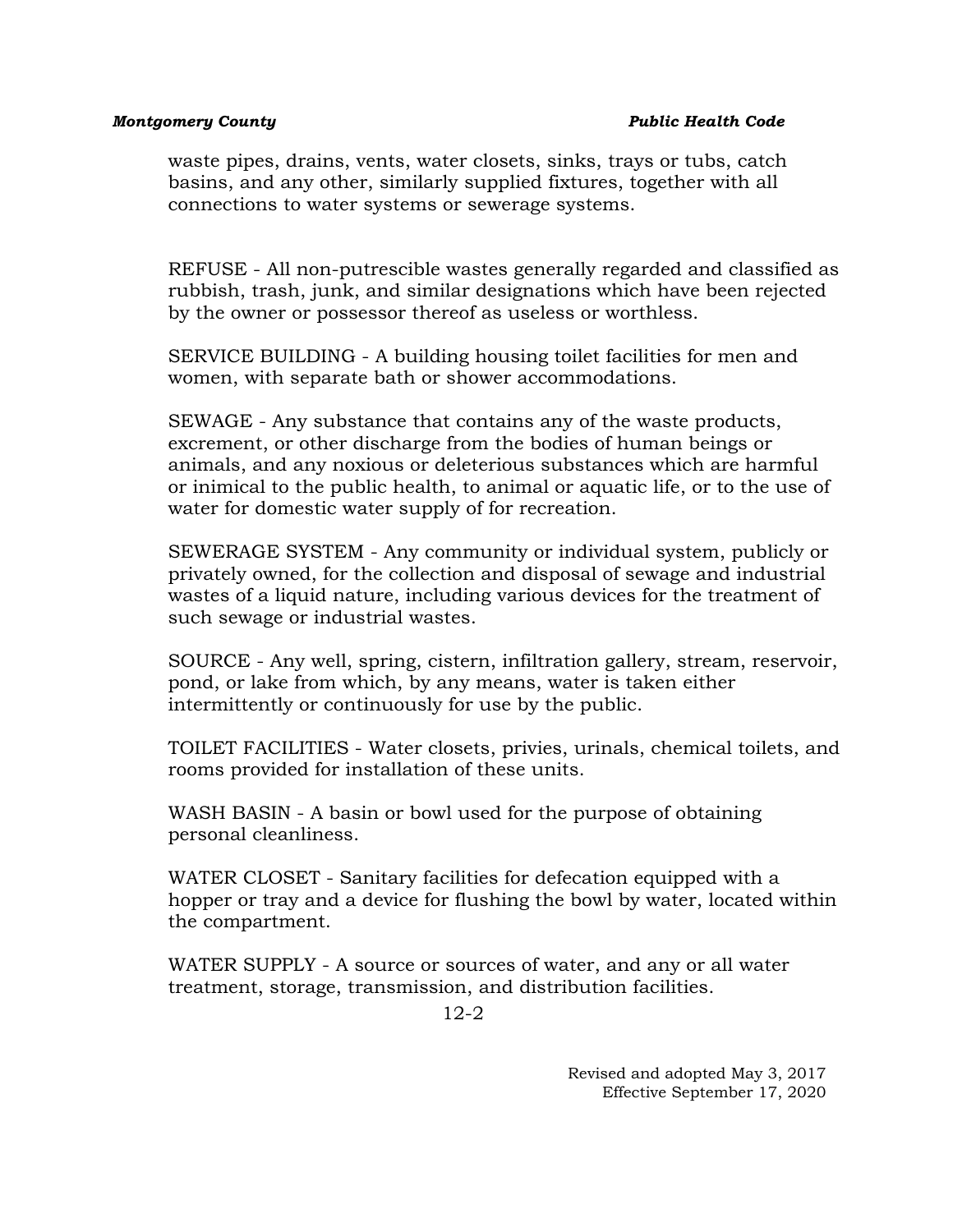WATERS OF THE COMMONWEALTH - Any and all rivers, streams, creeks, rivulets, lakes, dammed water, ponds, springs, and all other bodies of surface and underground water, or parts thereof, whether natural or artificial, within or on the boundaries of the Commonwealth of Pennsylvania.

# **Section 12-3 Permitting Requirements**

- a. General Requirements.
	- i. No person shall establish, maintain, operate, or promote a mass gathering at any place within the jurisdiction of the Department, and no person shall permit to be operated on his property any mass gathering, unless the operator of said mass gathering and the owner of the property on which it operates, together apply for and obtain, from the Department, a valid permit to operate a mass gathering.
	- ii. In the alternative, if the operator exhibits to the Department a valid contract for use and/or rental of owner's property, the owner need not be joined in the application to the Department as set forth above.
	- iii. No permit shall be issued until inspection of the premises, facilities and equipment of the location has been made by the Department, and the location is found to be adequate for the protection of the public health.
- b. Submission of Plans and Specification to the Department.
	- i. Before work is done in the construction of the facilities of, or in the advertising or other preparation for a mass gathering, the operator shall submit in duplicate and receive approval of such plans, specifications, and reports which the Department deems necessary for the protection and promotion of the public health.

12-3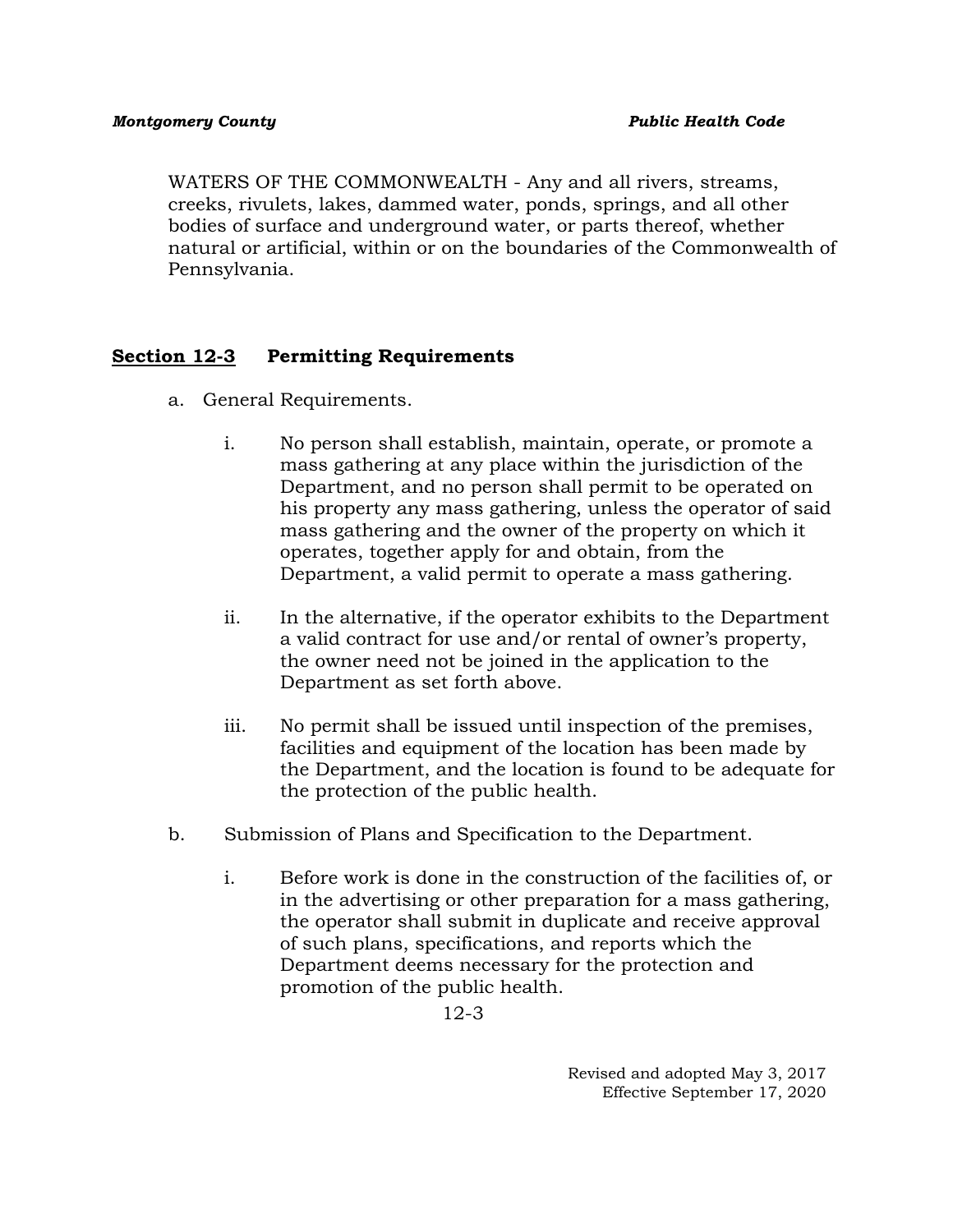- ii. These plans, specifications, and reports shall include, where applicable, data relating to food and sanitary food service, water supply, plumbing, sewage disposal, toilet and lavatory facilities, refuse storage and disposal, vector control, sleeping areas and facilities, first aid and medical facilities, and such other information as may be required by the Department.
- iii. These plans, specifications, and reports shall accompany the operator's application for a permit to hold or promote the mass gathering, as described in this section for Mass Gatherings.
- c. Application:
	- i. Application for a permit to operate a mass gathering shall be made to the Department on forms provided by the Department.
	- ii. This application shall be made by the operator, at least fifteen (15) days before the first day of advertising for the mass gathering, and at least forty-five (45) days before the first day of its actual operation.
	- iii. Water and sewage facilities, herein provided for and required, shall be constructed and operational not later that forty-eight (48) hours before the first day of the mass gathering's actual operation.
	- iv. This said application shall be accompanied by the plans, (in duplicate) specifications and reports as the Department may require, as provided for in Section 12-3(b).
	- v. Each application for a permit to operate a mass gathering shall state: the name and address of the applicant, the name of the municipality in which the mass gathering shall be located, a brief description of the facilities and equipment which shall be used at the mass gathering, and such other information as the Department may require.

12-4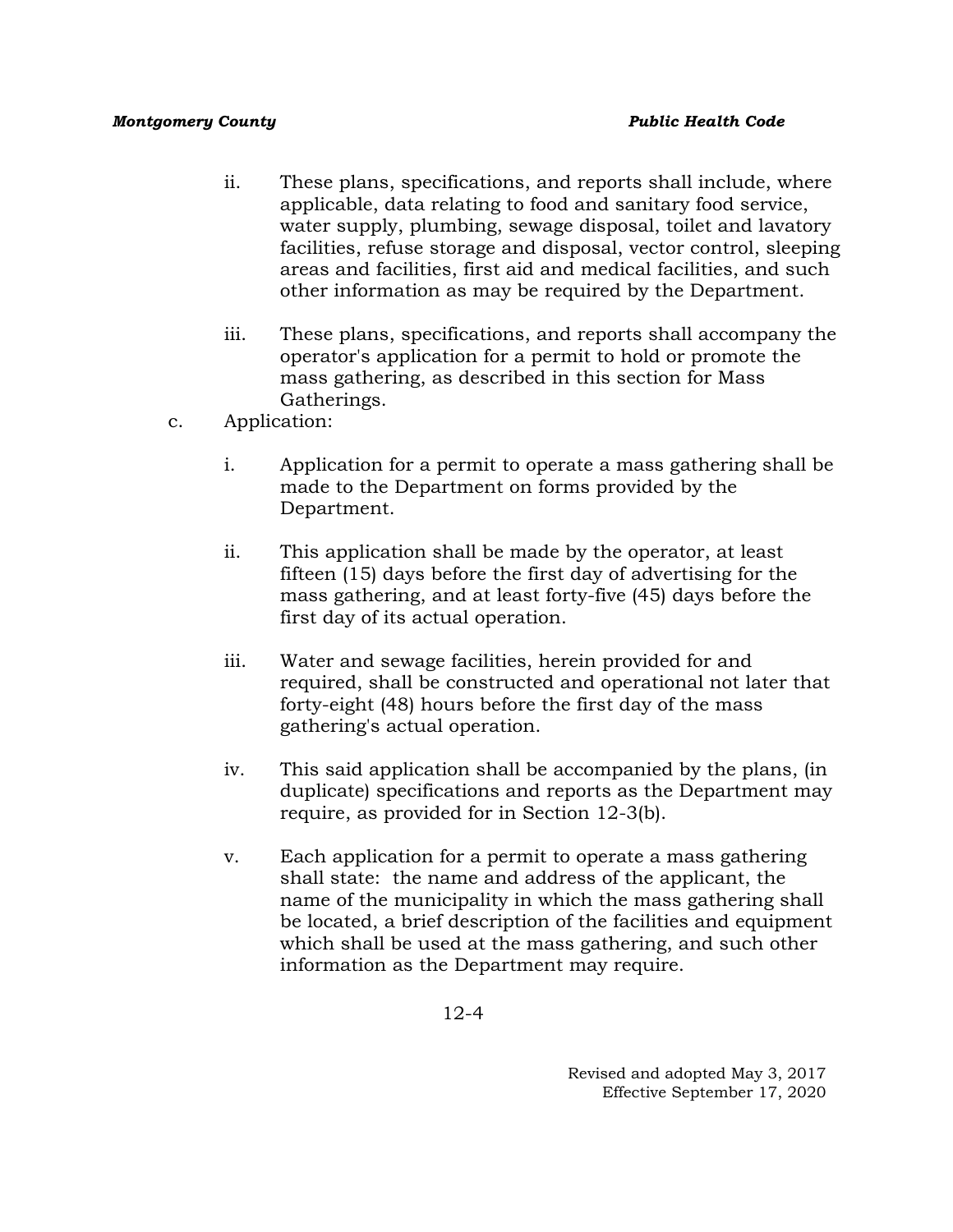- vi. A separate permit shall be required for each mass gathering.
- vii. Fee(s) accompanying application for a mass gathering shall be in accordance with the most current fee schedule provided by the department.
- d. Issuance:

The permit to operate a mass gathering will be issued on the basis of satisfactory compliance with the provisions of this Chapter, on forms provided by the Department, and shall be nontransferable, and it shall be subject to suspension or revocation upon finding the mass gathering not in compliance with these provisions.

- e. Revocation and Suspension:
	- i. A permit may be revoked or suspended at any time if the Department finds that the mass gathering is maintained, operated, or occupied in violation of any provision of this Chapter or other relevant section of these rules and regulations.
	- ii. The Department may order a mass gathering to close and cease operation if a situation is present which is inimical to the public health.
	- iii. A permit may be revoked upon request of the permittee or upon abandonment of operation.
	- f. Posting of permit:

A permit issued for the operation of a mass gathering shall be posted in a conspicuous place on the property of the mass gathering or shall be kept on file. This permit shall be made available by the operator on request.

12-5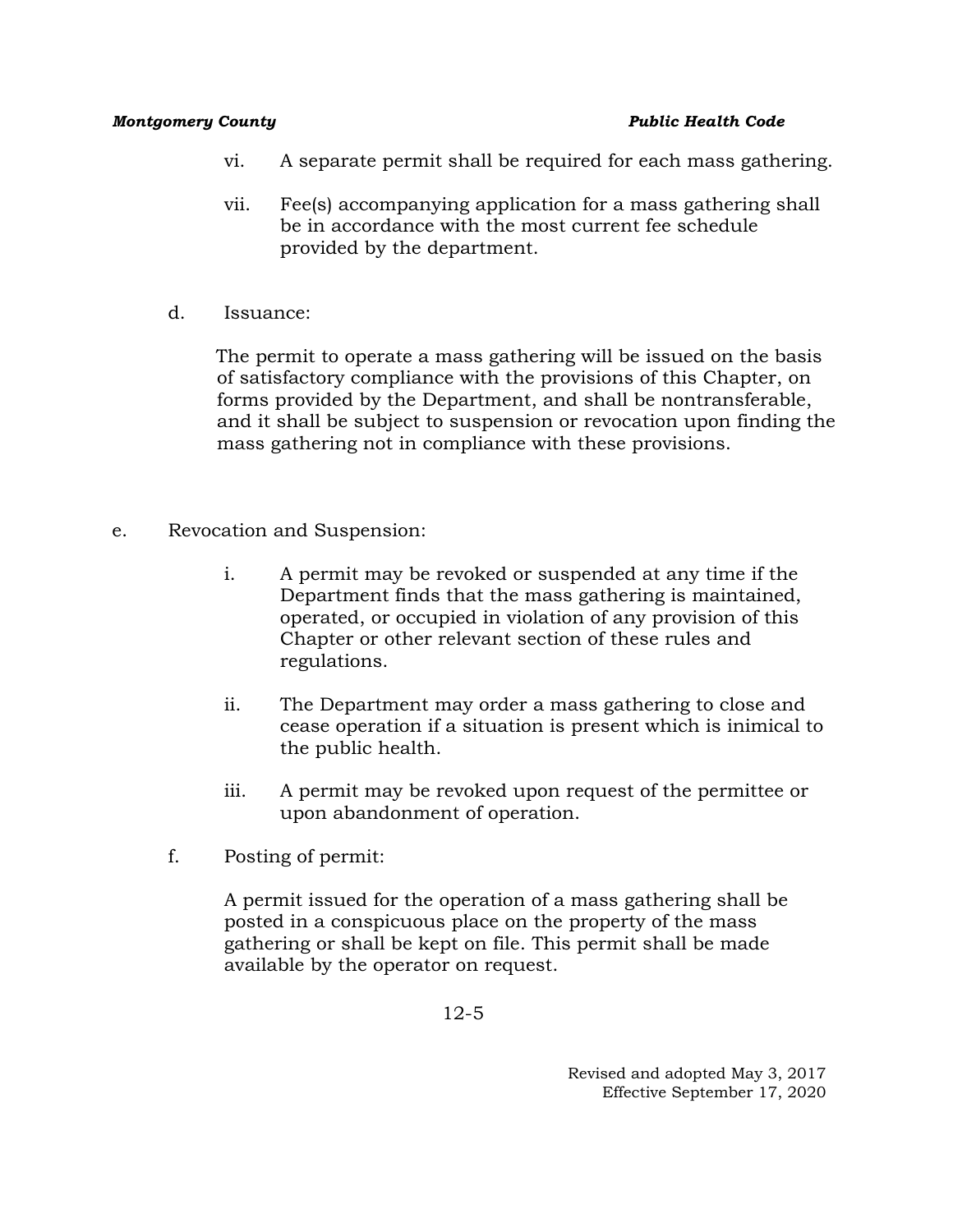## **Section 12-4 Sanitation**

a. Food and Food Service:

The food service facilities, equipment, services and operations at a mass gathering shall comply with the relevant provisions of Chapter 4 of these Rules and Regulations.

- b. Water Supply:
	- i. All water used in the operation of a mass gathering shall be provided from a supply approved by the Department.
	- ii. The water supply shall meet the Department's bacteriological and chemical water standards, and all requirements of the Pennsylvania Safe Drinking Water Act.
	- iii. Drinking water shall be adequate in quantity and readily accessible to those in attendance at the mass gathering.
	- iv. A common drinking utensil shall not be provided or allowed to be used. Any drinking fountain shall be of approved sanitary design and construction.
	- v. Any interruption in the treatment of a drinking water supply shall be reported immediately to the Department. No change in the source of, or in the method of treatment of, a drinking water supply shall be made without first notifying the Department and securing its approval to do so.
- c. Plumbing:
	- i. Plumbing shall be so sized, installed, and maintained as to carry adequate quantities of water to required locations throughout the premises of the mass gathering, and to properly convey sewage and liquid wastes from the premises to the sewerage or sewage disposal system.
	- 12-6 ii. Plumbing shall serve to prevent contamination of the water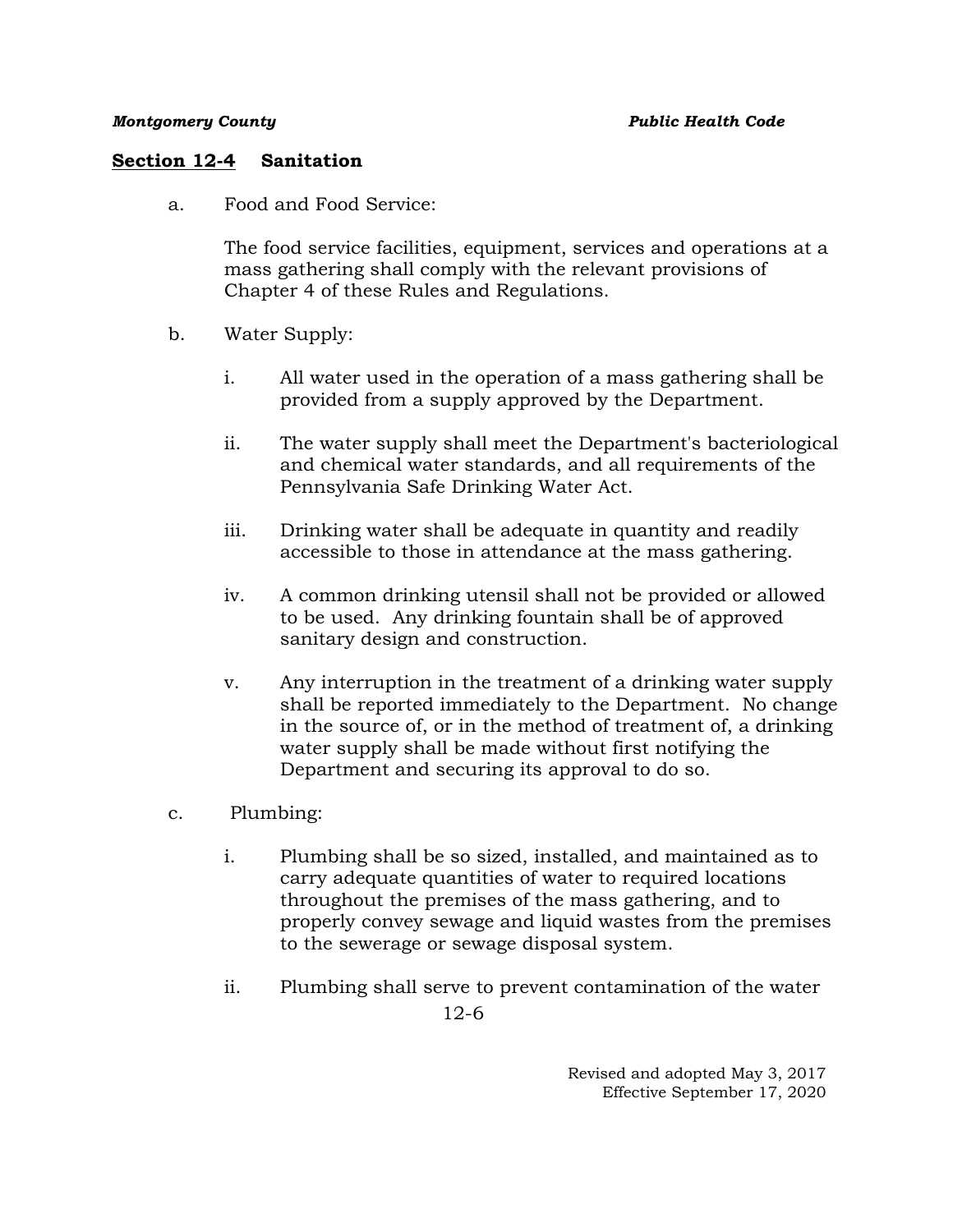supply, and shall not create an unsanitary condition or nuisance.

- d. Sewage Disposal:
	- i. Adequate facilities shall be provided and maintained for the satisfactory collection, treatment, and disposal of sewage.
	- ii. All sewage disposal systems serving a mass gathering shall be approved by the Department or the Pennsylvania Department of Environmental Resources.
	- iii. Approval shall be based upon satisfactory compliance with the provisions of: Chapter 15 of these Rules and Regulations and the "Clean Streams Act of 1937", as amended (35 P.S.,Section 691.1 et seq.)
- e. Toilet and Lavatory Facilities:
	- i. Toilet facilities adequate for the capacity of the mass gathering shall be provided. These facilities shall be so located as to be conveniently available and shall be so constructed and maintained that they will not be offensive. Separate toilet facilities shall be arranged for each sex. Toilet facilities shall be provided in the ratio of one (1) seat per 100 persons or a fraction thereof.
	- ii. Each toilet room shall meet the following requirements:
		- aa. Doors shall be self-closing;
		- bb. Adequate ventilation to the outside shall be provided;
		- cc. Toilet tissue shall be provided;
		- dd. Easily cleanable receptacles shall be provided for waste materials; and

12-7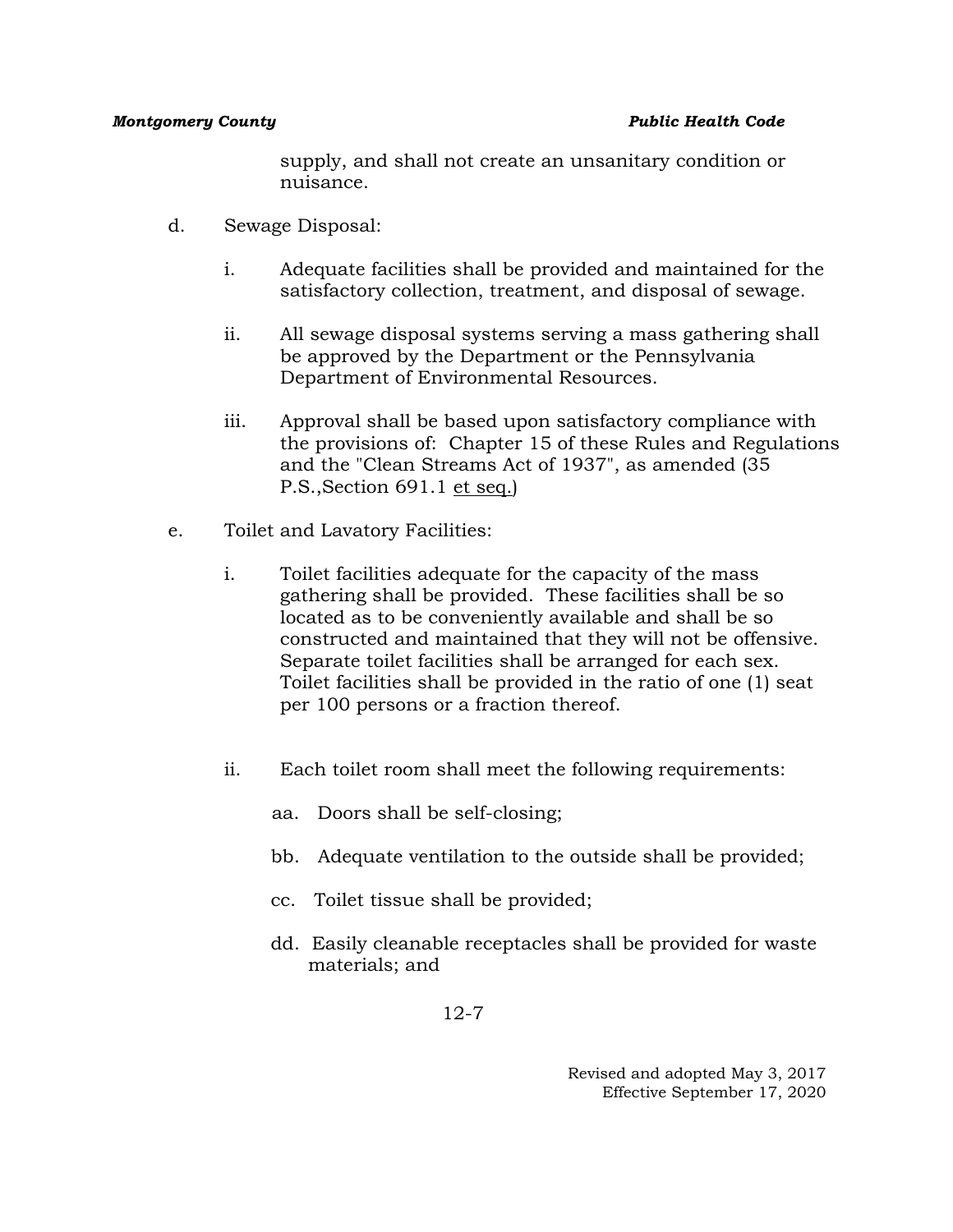- ee. Waste receptacles shall be covered.
- iii. All privies shall be so located and constructed that they will not, by leakage or seepage, pollute a water supply, surface water, or adjacent ground surface, and shall be constructed in accordance with the requirements of the department.
- iv. Suitable and adequate lavatory facilities shall be provided which are convenient to the toilets and privies, as well as to the food-handling facilities. Lavatory facilities shall be provided in a ratio of at least one (1) per each one hundred (100) persons or a fraction thereof.

# **Section 12-5 Garbage and Refuse**

a. Collection:

The collection of all garbage and refuse shall be conducted in a sanitary manner. All such garbage and refuse shall be removed from the facilities at least once every twenty-four (24) hours.

- b. Storage:
	- i. All garbage and refuse containing food wastes shall, prior to disposal, be kept in leak-proof, non-absorbent, rust and corrosion-resistant containers of adequate number, which shall be kept covered with tight fitting lids, when filled, stored, or not in continuous use, however, any other manner of garbage and refuse storage may be used if approved by the Department.
	- ii. All other refuse shall be stored in containers, rooms, or areas of sufficient number and size, in a manner as to prevent arthropod or rodent problems and other nuisances.
- c. Disposal:

When disposal of garbage or refuse is accomplished within or upon the premises of a mass gathering, the disposal facilities shall be

12-8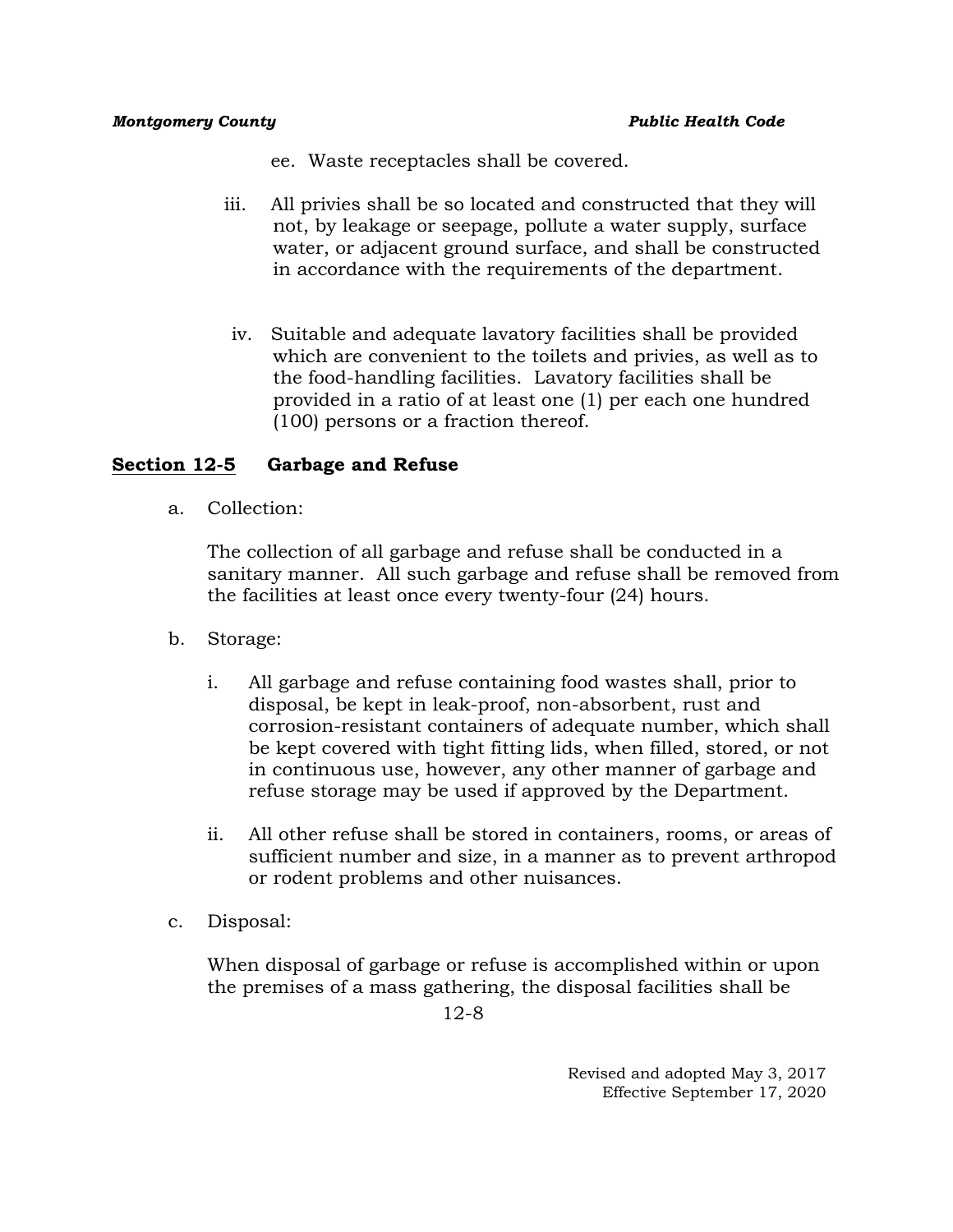operated and maintained so as not to create a nuisance or a health hazard and shall comply with the pertinent requirements of these Rules and Regulations and of those promulgated by the Pennsylvania Department of Environmental Protection.

d. Cleaning of Area:

Adequate cleaning facilities shall be provided, and each container, room or area shall be thoroughly cleaned after each emptying or removal of garbage and refuse.

# **Section 12-6 Vector Control**

- a. All grass on the premises of the mass gathering shall be mowed one week prior to the event and shall be effectively sprayed with insecticides approved and indicated by the Department.
- b. All other measures for the control of arthropods and rodents shall be taken in a manner satisfactory to the Department, in accordance with Chapter 9 of these Rules and Regulations.

## **ARTICLE B MISCELLANEOUS REQUIREMENTS**

## **Section 12-7 Duties of Permittee**

- a. Carriers of Communicable Disease No individual known to be a possible transmitter of a communicable disease shall be employed at a mass gathering, in any capacity.
- b. Care of Children Children under twelve (12) years of age not accompanied by an adult at a mass gathering shall be provided with adequate and competent adult supervision exercised by a supervisor or supervisors present on the property.
- c. Supervision of Premises A person to whom a permit to promote or hold a mass gathering has been issued shall provide a competent individual to be in charge of the property who shall be on or available to the property during reasonable hours of a day while the property is occupied or open for occupancy.

12-9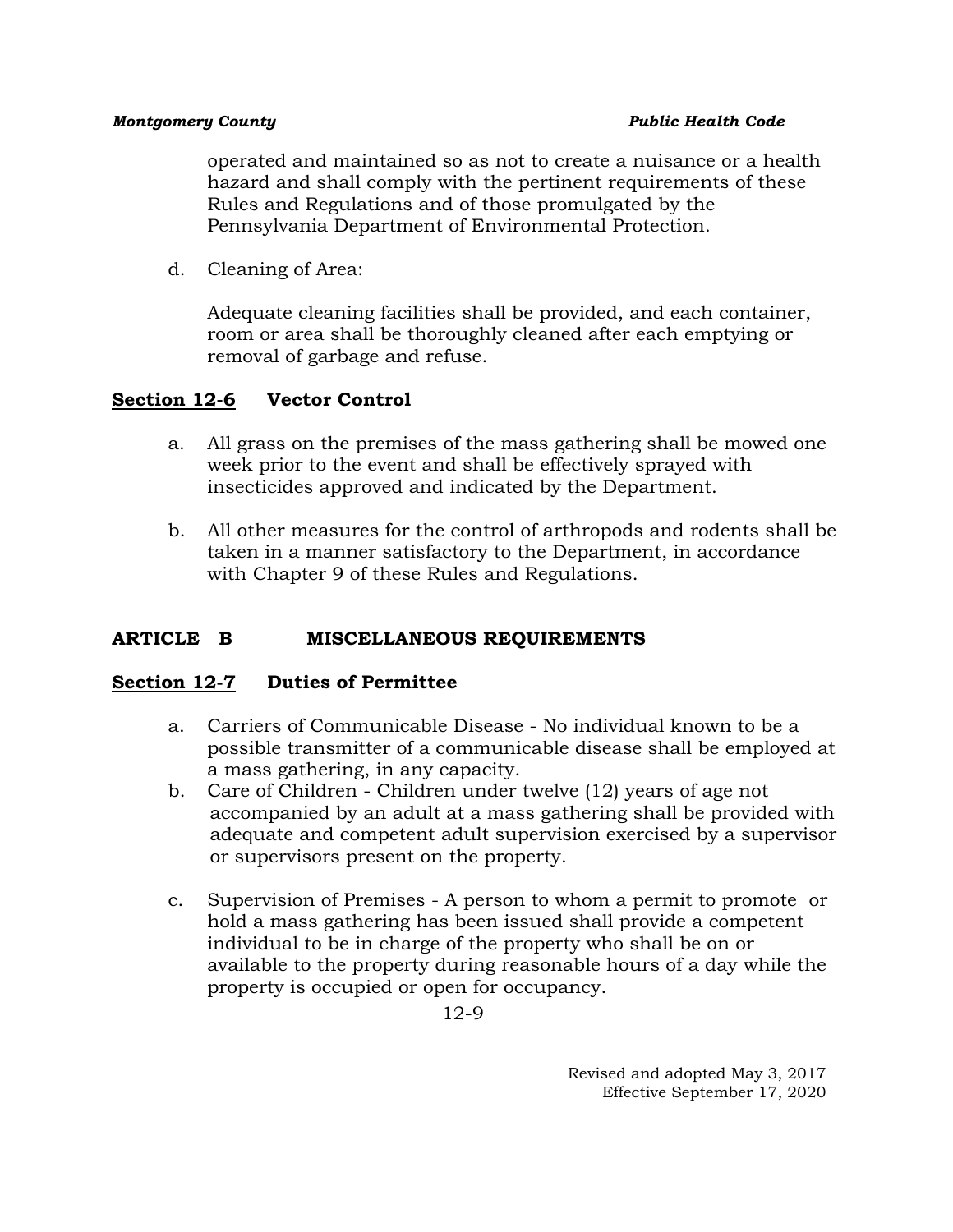- d. Regulation of Number of Persons Attending The permittee shall take such security measures as are necessary in order to regulate and limit the number of persons attending the mass gathering to that level authorized in the permit issued by the Department.
- e. Responsibility for Clean-Up The permittee shall provide a competent individual to supervise the clean-up operations at the termination of the mass gathering, in a manner which is satisfactory to the Department.
- f. General Responsibility The person to whom a permit is issued shall comply with the provisions of this Section and with all conditions stated in the permit.
- g. Signage- the permittee shall be responsible for ensuring the adequate signage is placed and displayed prominently at all entrances detailing what steps are being taken and required of attendees to ensure health and safety of the public and compliance with any safe plan(s) submitted to the Department.

# **Section 12-8 Sleeping Areas**

An overnight camping area or areas, clearly marked shall be provided for each mass gathering which is in operation for more than twenty-four (24) hours.

## **Section 12-9 First-Aid and Medical Facilities**

Satisfactory arrangements shall be made by the permittee to assure adequate first-aid and medical supervision and facilities at, or readily available to, the mass gathering.

## **Section 12-10 Location; Grounds**

- a. The site for any proposed mass gathering shall be well-drained, and the site shall not be adjacent to swamps, marshes, or breeding places for insects and rodents.
- b. At any such site, good natural drainage shall be required, and the

12-10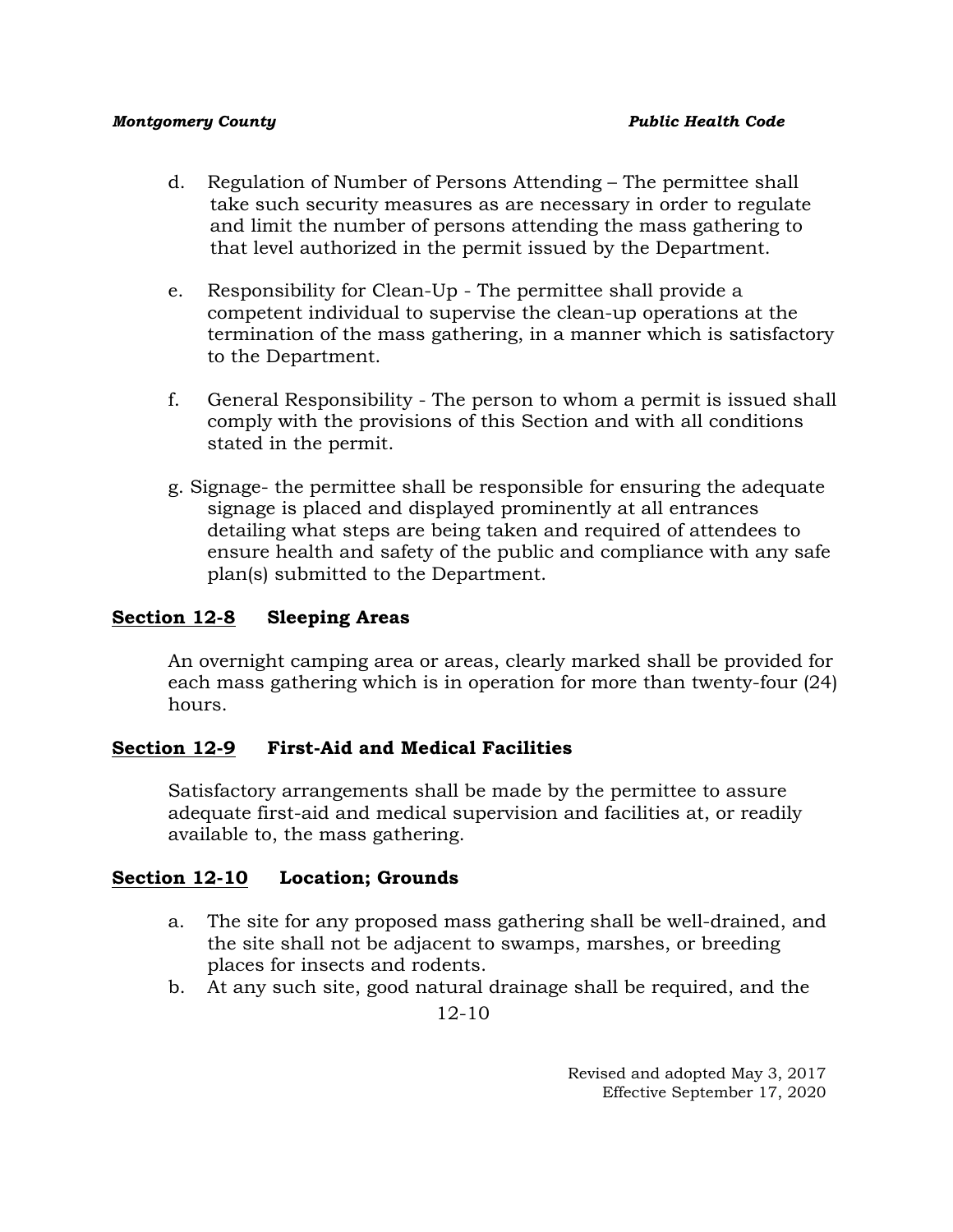drainage shall not endanger the water supply. Where ditching is done, it shall not create accident hazards.

c. A site map showing the location of all facilities shall be posted at all entrances and at other convenient locations so they are readily accessible to each person attending the mass gathering. Adequate signs shall also be used to locate all facilities.

# **Section 12-11 Traffic Control**

- a. A mass gathering site shall be provided with a network of interior roads to be kept clear at all times for service and emergency vehicles, and shall be serviced by access roads which will permit an adequate flow of traffic and ensure the free passage of emergency vehicles.
- b. Provision shall be made for traffic control measures that will preclude hazards to vehicular and pedestrian traffic.

# **Section 12-12 Flammable Liquids or Materials**

The operator of a mass gathering is responsible for confirming that no flammable or volatile liquids or materials are stored in or adjacent to the area of the gathering.

# **Section 12-13 Performance Bond**

The operator of a mass gathering shall provide a minimum performance bond of \$1.00 (one dollar) per person likely to attend, in order to guarantee full compliance with the provisions of this Chapter, the other Rules and Regulations of the Montgomery County Health Department, and any other applicable State or local laws.

# **Section 12-14 Safety Plans**

A fire safety plan and a medical safety plan must be submitted to, and approved by, the Department prior to the issuance of a permit to hold or promote a mass gathering. These plans are to be completed using forms supplied by the Department and must be updated as necessary to reflect

12-11